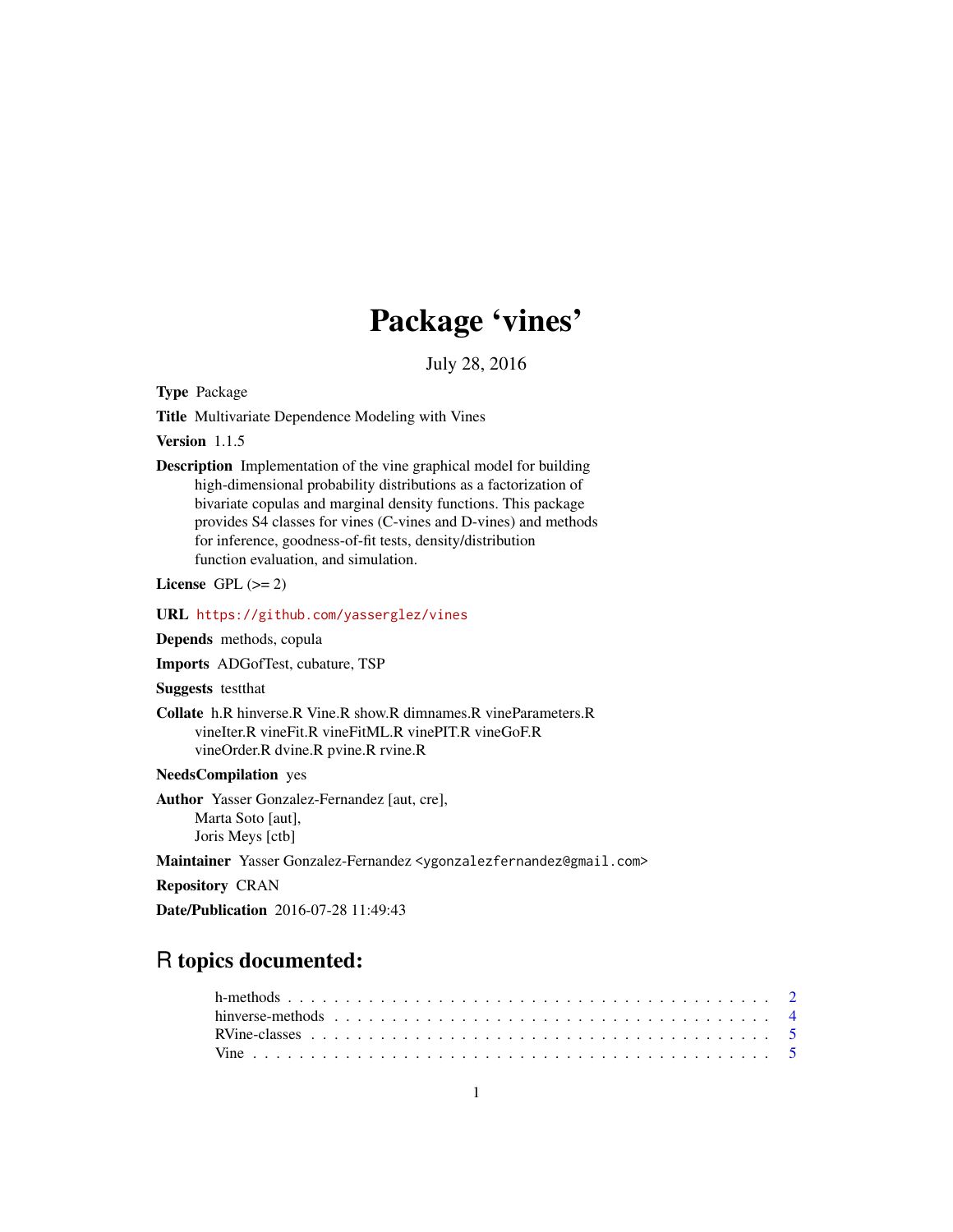#### <span id="page-1-0"></span> $2 \t h$ -methods

| Index | 18 |
|-------|----|

h-methods *Methods for the h-functions*

#### Description

The h function represents the conditional distribution function of a bivariate copula and it should be defined for every copula used in a pair-copula construction. It is defined as the partial derivative of the distribution function of the copula w.r.t. the second argument  $h(x, v) = F(x|v)$  $\partial C(x,v)/\partial v$ .

#### Usage

h(copula, x, v, eps)

#### Arguments

| copula       | A bivariate copula object.                                                                                                                                                                                                                                      |
|--------------|-----------------------------------------------------------------------------------------------------------------------------------------------------------------------------------------------------------------------------------------------------------------|
| X            | Numeric vector with values in $[0, 1]$ .                                                                                                                                                                                                                        |
| $\mathsf{v}$ | Numeric vector with values in $[0, 1]$ .                                                                                                                                                                                                                        |
| eps          | To avoid numerical problems for extreme values, the values of x, y and return<br>values close to $\theta$ and 1 are substituted by eps and 1 - eps, respectively. The<br>default eps value for most of the copulas is . Machine\$double. eps $\textdegree$ 0.5. |

#### Methods

signature(copula = "copula") Default definition of the  $h$  function for a bivariate copula. This method is used if no particular definition is given for a copula. The partial derivative is calculated numerically using the [numericDeriv](#page-0-0) function.

signature(copula = "indepCopula") The  $h$  function of the independence copula.

 $h(x, v) = x$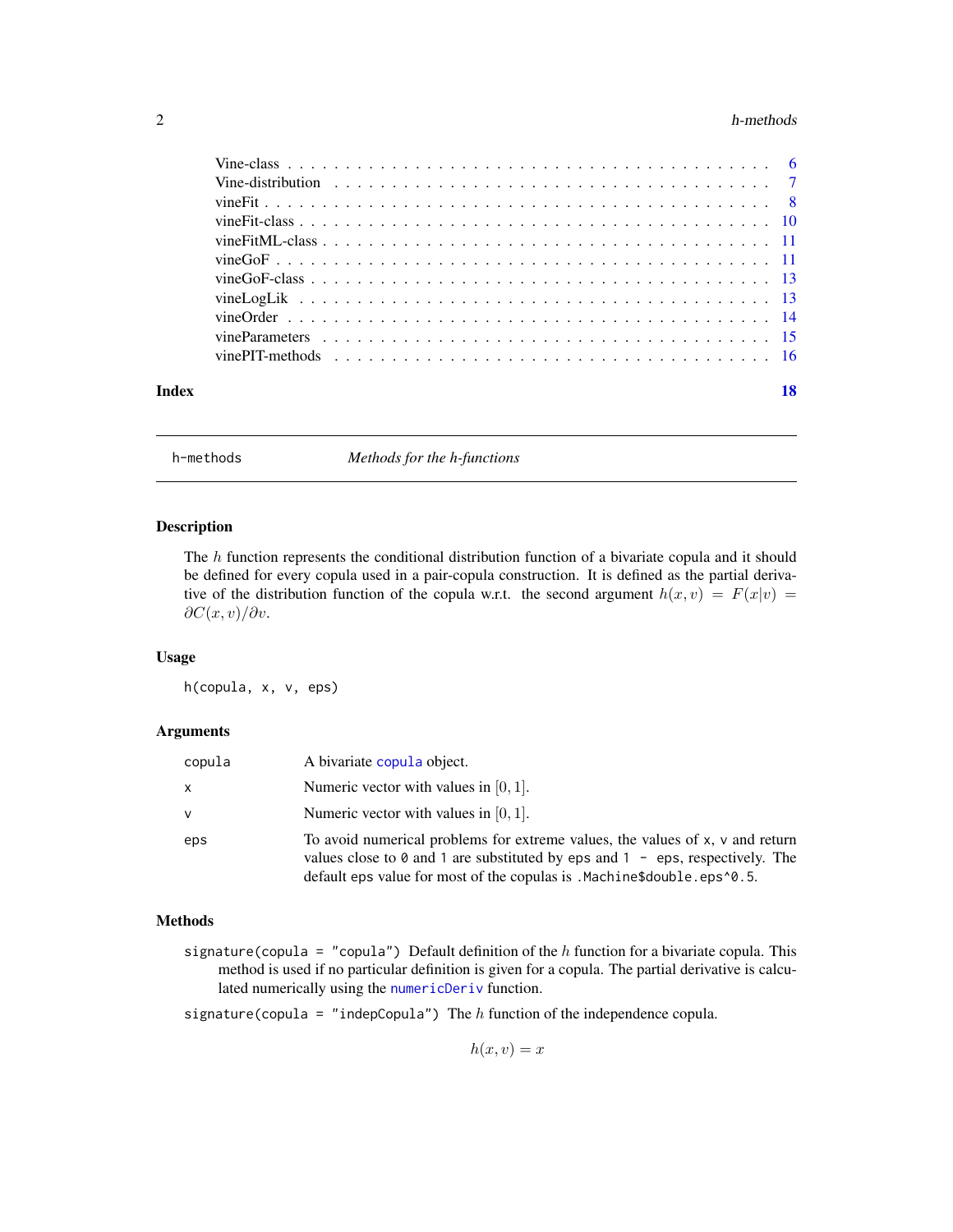#### h-methods 3

signature(copula = "normalCopula") The  $h$  function of the normal copula.

$$
h(x, v; \rho) = \Phi\left(\frac{\Phi^{-1}(x) - \rho \Phi^{-1}(v)}{\sqrt{1 - \rho^2}}\right)
$$

signature(copula = "tCopula") The  $h$  function of the t copula.

$$
h(x, v; \rho, \nu) = t_{\nu+1} \left( \frac{t_{\nu}^{-1}(x) - \rho t_{\nu}^{-1}(v)}{\sqrt{\frac{(\nu + (t_{\nu}^{-1}(v))^2)(1 - \rho^2)}{\nu + 1}}} \right)
$$

signature(copula = "claytonCopula") The  $h$  function of the Clayton copula.

$$
h(x, v; \theta) = v^{-\theta - 1} (x^{-\theta} + v^{-\theta} - 1)^{-1 - 1/\theta}
$$

signature(copula = "gumbelCopula") The  $h$  function of the Gumbel copula.

$$
h(x, v; \theta) = C(x, v; \theta) \frac{1}{v} \left( -\log v \right)^{\theta - 1} \left( (-\log x)^{\theta} + (-\log v)^{\theta} \right)^{1/\theta - 1}
$$

signature(copula = "fgmCopula") The  $h$  function of the Farlie-Gumbel-Morgenstern copula.

$$
h(x, v; \theta) = (1 + \theta (-1 + 2v) (-1 + x)) x
$$

signature(copula = "frankCopula") The  $h$  function of the Frank copula.

$$
h(x, v; \theta) = \frac{e^{-\theta v}}{\frac{1 - e^{-\theta}}{1 - e^{-\theta x}} + e^{-\theta v} - 1}
$$

signature(copula = "galambosCopula") The  $h$  function of the Galambos copula.

$$
h(x, v; \theta) = \frac{C(x, v; \theta)}{v} \left( 1 - \left[ 1 + \left( \frac{-\log v}{-\log x} \right)^{\theta} \right]^{-1 - 1/\theta} \right)
$$

#### References

Aas, K. and Czado, C. and Frigessi, A. and Bakken, H. (2009) Pair-copula constructions of multiple dependence. *Insurance: Mathematics and Economics* 44, 182–198.

Schirmacher, D. and Schirmacher, E. (2008) Multivariate dependence modeling using pair-copulas. *Enterprise Risk Management Symposium, Chicago*.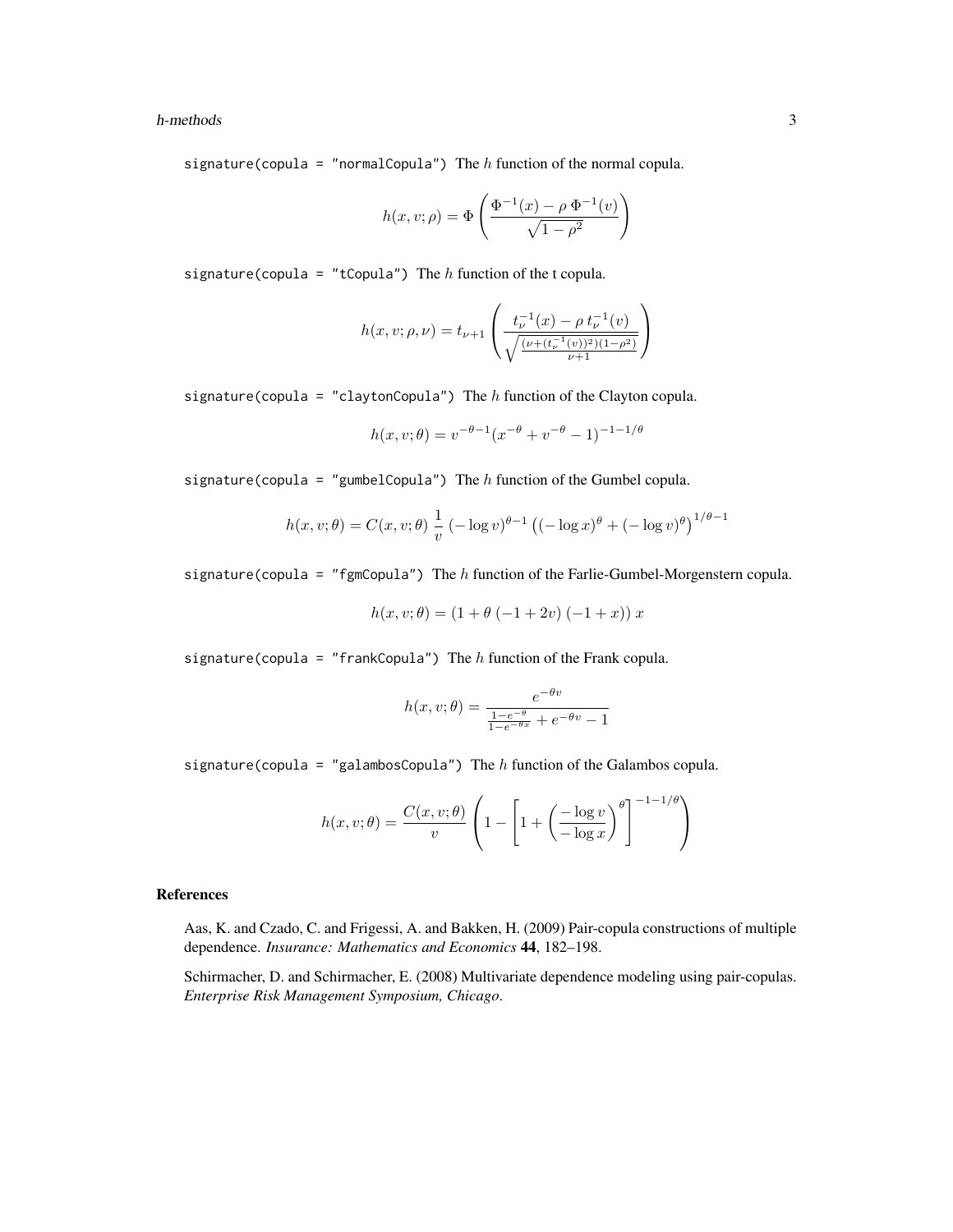<span id="page-3-0"></span>

#### Description

The  $h^{-1}$  function represents the inverse of the h function with respect to its first argument. It should be defined for every copula used in a pair-copula construction (or it will be evaluated numerically).

#### Usage

hinverse(copula, u, v, eps)

#### Arguments

| copula | A bivariate copula object.                                                                                                                                                                                                                  |
|--------|---------------------------------------------------------------------------------------------------------------------------------------------------------------------------------------------------------------------------------------------|
| u      | Numeric vector with values in $[0, 1]$ .                                                                                                                                                                                                    |
| v      | Numeric vector with values in $[0, 1]$ .                                                                                                                                                                                                    |
| eps    | To avoid numerical problems for extreme values, the values of u, v and return<br>values close to 0 and 1 are substituted by eps and $1 - eps$ , respectively. The<br>default eps value for most of the copulas is .Machine\$double.eps^0.5. |

#### Methods

signature(copula = "copula") Default definition of the  $h^{-1}$  function for a bivariate copula. This method is used if no particular definition is given for a copula. The inverse is calculated numerically using the [uniroot](#page-0-0) function.

signature(copula = "indepCopula") The  $h^{-1}$  function of the Independence copula.

$$
h^{-1}(u,v) = u
$$

signature(copula = "normalCopula") The  $h^{-1}$  function of the normal copula.

$$
h^{-1}(u, v; \rho) = \Phi\left(\Phi^{-1}(u)\sqrt{1-\rho^2} + \rho \Phi^{-1}(v)\right)
$$

signature(copula = "tCopula") The  $h^{-1}$  function of the t copula.

$$
h^{-1}(u, v; \rho, \nu) = t_{\nu} \left( t_{\nu+1}^{-1}(u) \sqrt{\frac{(\nu + (t_{\nu}^{-1}(v))^2)(1 - \rho^2)}{\nu + 1}} + \rho t_{\nu}^{-1}(v) \right)
$$

signature(copula = "claytonCopula") The  $h^{-1}$  function of the Clayton copula.

$$
h^{-1}(u, v; \theta) = \left( \left( u v^{\theta+1} \right)^{-\frac{\theta}{\theta+1}} + 1 - v^{-\theta} \right)^{-1/\theta}
$$

signature(copula = "frankCopula") The  $h^{-1}$  function of the Frank copula.

$$
h^{-1}(u, v; \theta) = -\log\left(1 - \frac{1 - e^{-\theta}}{(u^{-1} - 1)e^{-\theta v} + 1}\right) / \theta
$$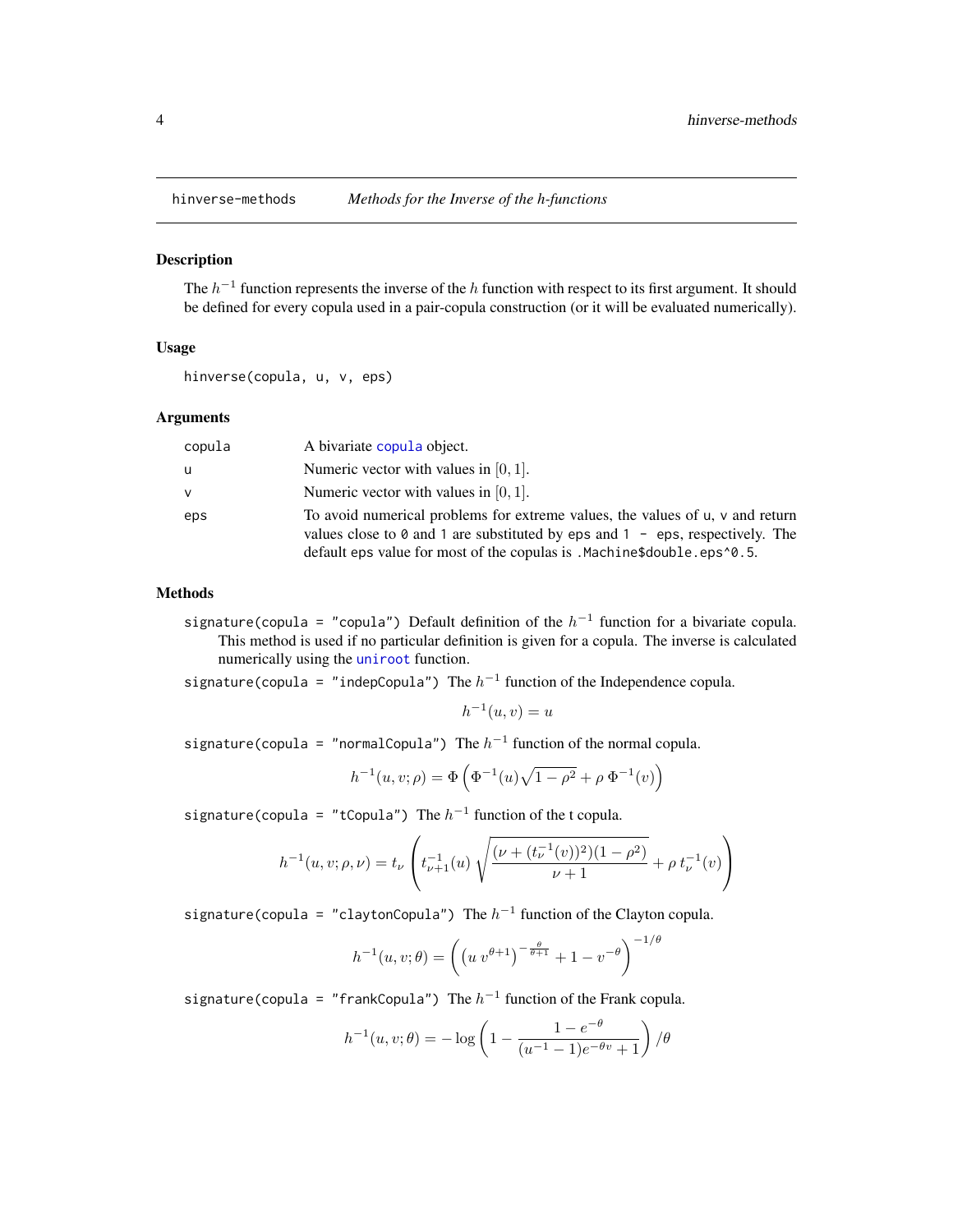#### <span id="page-4-0"></span>RVine-classes 5

#### References

Aas, K. and Czado, C. and Frigessi, A. and Bakken, H. (2009) Pair-copula constructions of multiple dependence. *Insurance: Mathematics and Economics* 44, 182–198.

Schirmacher, D. and Schirmacher, E. (2008) Multivariate dependence modeling using pair-copulas. *Enterprise Risk Management Symposium, Chicago*.

RVine-classes *Classes for Regular Vines*

#### <span id="page-4-1"></span>Description

Extend the [Vine](#page-5-1) class to represent regular vines.

#### Slots

See [Vine](#page-5-1) for information about the inherited slots.

#### Methods

show signature(object = "CVine"): Print a textual representation of the C-vine.

show signature(object = "DVine"): Print a textual representation of the D-vine.

#### See Also

[Vine](#page-5-1).

Vine *Create Vine Objects*

#### Description

Functions to create [Vine](#page-5-1) objects.

#### Usage

```
Vine(type, dimension = 2, trees = dimension - 1,
     copulas = matrix(list(indepCopula()),
                      dimension - 1, dimension - 1))
CVine(dimension = 2, trees = dimension - 1,
     copulas = matrix(list(indepCopula()),
                       dimension - 1, dimension - 1))
DVine(dimension = 2, trees = dimension - 1,
     copulas = matrix(list(indepCopula()),
                       dimension - 1, dimension - 1))
```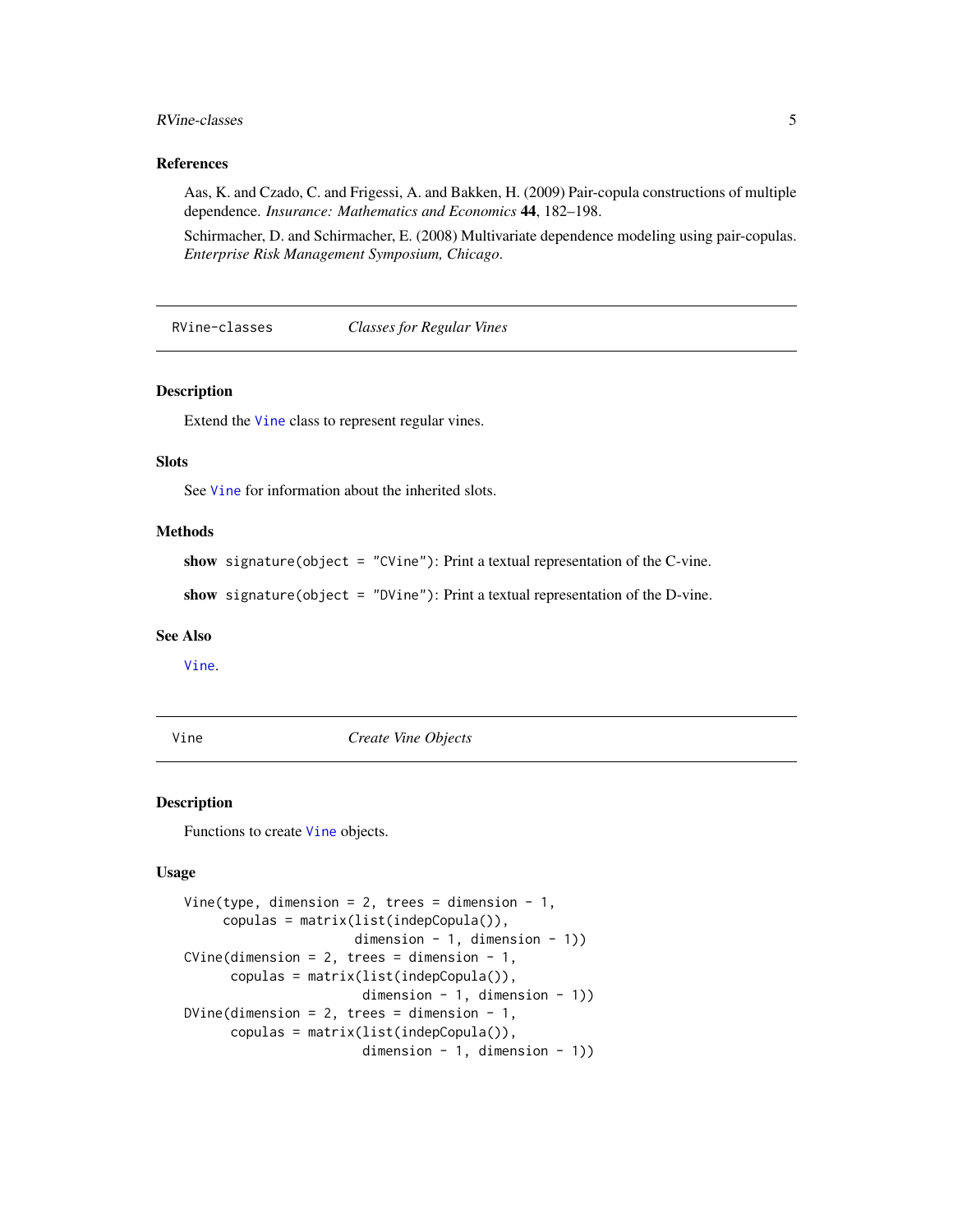#### <span id="page-5-0"></span>**Arguments**

| type      | Type of vine. Supported values: "CVine" and "DVine". |
|-----------|------------------------------------------------------|
| dimension | See the documentation of the Vine slot.              |
| trees     | See the documentation of the Vine slot.              |
| copulas   | See the documentation of the Vine slot.              |

#### See Also

[Vine](#page-5-1), [CVine](#page-4-1), [DVine](#page-4-1).

#### Examples

```
dimension <- 3
copulas <- matrix(list(normalCopula(0.5),
                       claytonCopula(2.75),
                       tCopula(0.75, df = 2),
                       NULL),
                  ncol = dimension - 1,
                  nrow = dimension - 1,
                  byrow = TRUE)
Vine("DVine", dimension = dimension, trees = dimension - 1,
    copulas = copulas)
DVine(dimension = dimension, trees = dimension - 1,
     copulas = copulas)
```
<span id="page-5-1"></span>Vine-class *Base Vine Class*

#### Description

Base class of all classes that implement vine models in the package. It is a virtual class, no objects may be created from it.

#### Slots

- type: Object of class "character". Descriptive name of the type of vine: Canonical vine or D-vine.
- dimension: Object of class "numeric". Dimension of the vine.
- dimensionNames: Object of class "character". Names of the variables of the vine. It is either an empty character vector or a vector with one element for each variable of the vine.
- copulas: Object of class "matrix". It contains the [copula](#page-0-0) objects for each copula in the paircopula decomposition. The indexes of the matrix follow the notation used for the subscripts of Θ in (Aas et al., 2009).
- trees: Object of class "numeric". Number of dependence trees of the vine. It should be an integer between  $\theta$  and dimension - 1, including both endpoints. Functions acting on vines assume that copulas in arcs of all trees greater than trees are independence copulas.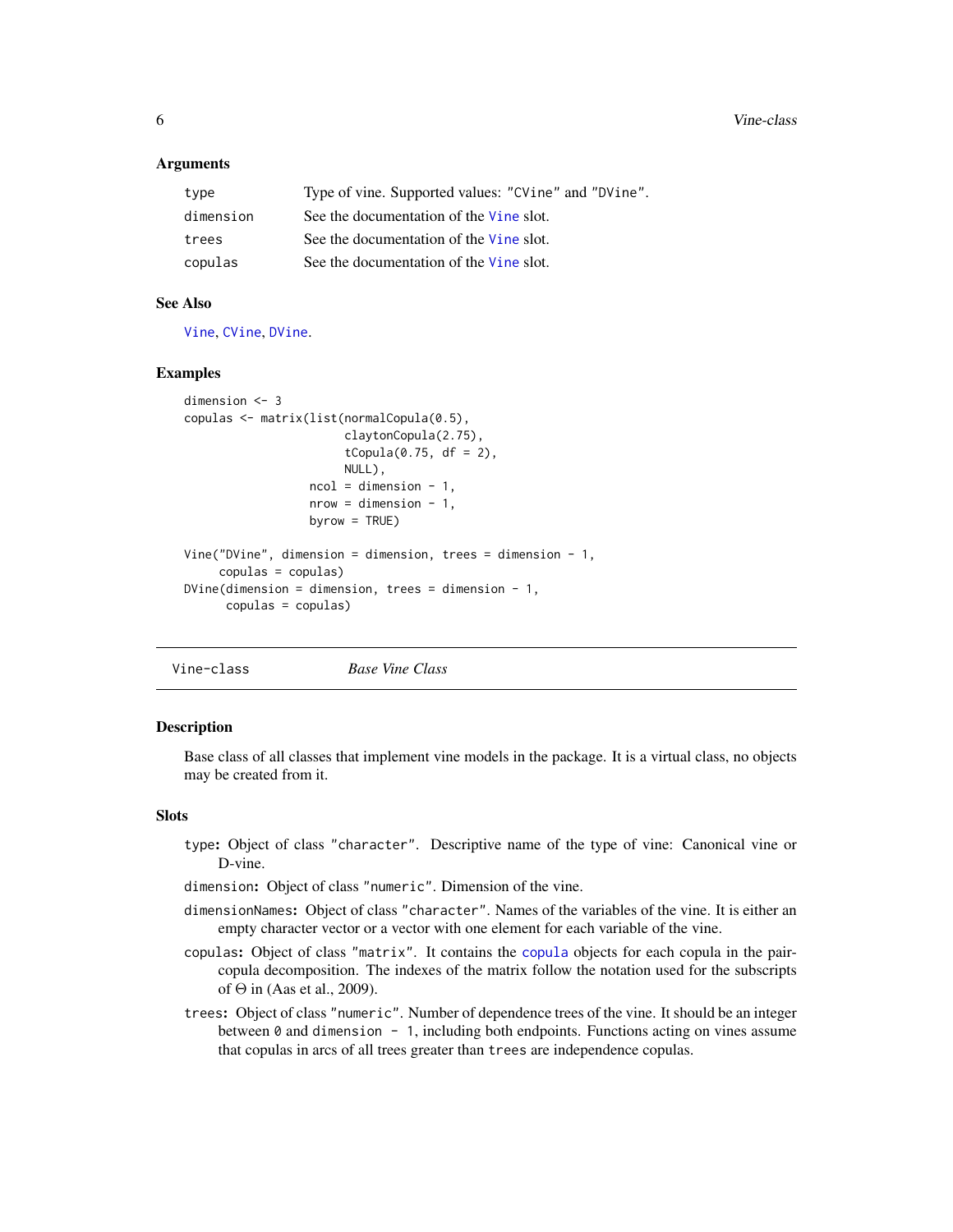#### <span id="page-6-0"></span>Vine-distribution 7

#### Methods

show signature(object = "Vine"): Print a textual representation of the vine.

dimnames signature( $x =$  "Vine"): Retrieve the names of the variables of the vine.

dimnames<- signature( $x =$  "Vine"): Set the names of the variables of the vine.

#### References

Aas, K. and Czado, C. and Frigessi, A. and Bakken, H. (2009) Pair-copula constructions of multiple dependence. *Insurance: Mathematics and Economics* 44, 182–198.

#### See Also

[RVine](#page-4-1), [CVine](#page-4-1), [DVine](#page-4-1).

Vine-distribution *Vine Distribution Functions*

#### Description

Density evaluation, distribution function evaluation, and random number generation.

#### Usage

dvine(vine, u) pvine(vine, u) rvine(vine, n)

#### Arguments

| vine | A Vine object.                                                                                         |
|------|--------------------------------------------------------------------------------------------------------|
| - U  | Vector of the same dimension of the vine or a matrix with one column for each<br>variable of the vine. |
| n.   | Number of observations.                                                                                |

#### Details

The implementation of the dvine function for [CVine](#page-4-1) and [DVine](#page-4-1) objects is based on the Algorithms 3 and 4 of (Aas et al. 2009), respectively.

The pvine function is evaluated through the numerical integration of the density function (using the [cubature](#page-0-0) package). This is a computationally demanding procedure, even for small dimensions.

The implementation of the rvine function for [CVine](#page-4-1) and [DVine](#page-4-1) objects is based on the Algorithms 1 and 2 of (Aas et al. 2009), respectively.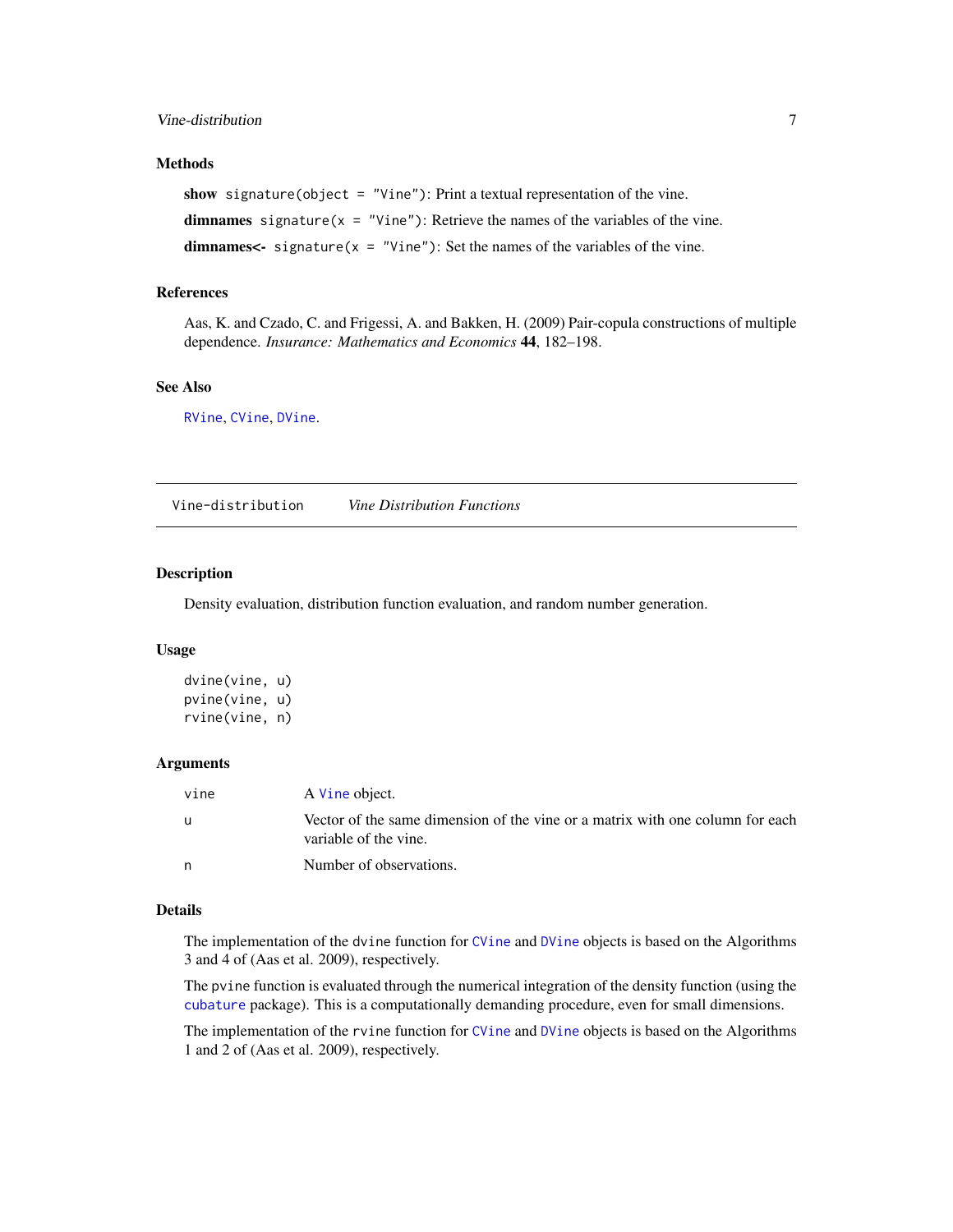#### <span id="page-7-0"></span>Value

dnorm returns a vector with the evaluation of the density. pnorm returns a vector with the evaluation of the distribution function. rvine returns a matrix with one column for each variable of the vine and one row for each observation.

#### References

Aas, K. and Czado, C. and Frigessi, A. and Bakken, H. (2009) Pair-copula constructions of multiple dependence. *Insurance: Mathematics and Economics* 44, 182–198.

Bedford, T. and Cooke, R. M. (2001) Monte Carlo simulation of vine dependent random variables for applications in uncertainty analysis. In *2001 Proceedings of ESREL2001, Turin, Italy*.

Bedford, T. and Cooke, R. M. (2001) Probability density decomposition for conditionally dependent random variables modeled by vines. *Annals of Mathematics and Artificial Intelligence* 32, 245–268.

Kurowicka, D. and Cooke, R. M. (2005) Sampling algorithms for generating joint uniform distributions using the vine-copula method. In *3rd IASC World Conference on Computational Statistics & Data Analysis, Limassol, Cyprus*.

#### Examples

```
dimension <- 3
copulas <- matrix(list(normalCopula(0.5),
                       claytonCopula(2.75),
                       tCopula(0.75, df = 2),
                       NULL),
                  ncol = dimension - 1,
                  nrow = dimension - 1)
vine <- DVine(dimension = dimension, trees = dimension - 1,
              copulas = copulas)
dimnames(vine) <- c("A", "B", "C")data <- rvine(vine, 1)
dvine(vine, data)
pvine(vine, data)
```
<span id="page-7-1"></span>vineFit *Vine Inference*

#### Description

Estimate a vine model from multivariate data in the unit hypercube. Data can be pseudo-observations constructed from empirical or parametric marginal cumulative distribution functions.

#### Usage

```
vineFit(type, data, method = m_1, ...)
```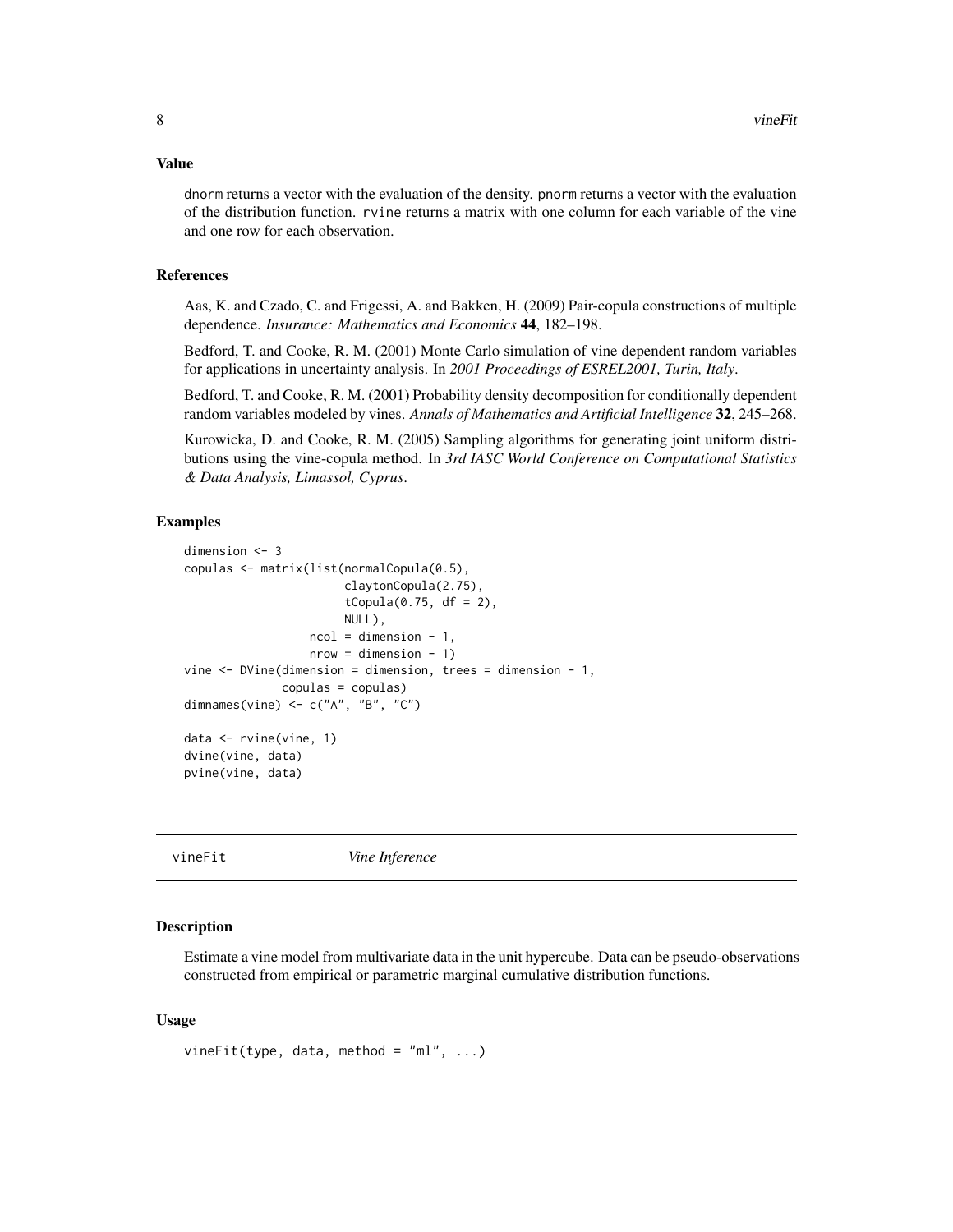#### <span id="page-8-0"></span>vineFit 9

#### Arguments

| type   | Type of vine. Supported values: "CVine" and "DVine".           |
|--------|----------------------------------------------------------------|
| data   | Data matrix of pseudo-observations.                            |
| method | Inference method. Supported values: "ml" (Maximum Likelihood). |
| .      | Additional arguments for the inference method.                 |

#### Details

The "ml" (Maximum Likelihood) method starts with the sequential estimation procedure described in (Aas et al., 2009) and then executes a numerical maximization of the full log-likelihood of the vine. The sequential procedure is used to determine the family and the initial values of the parameters of each bivariate copula in the decomposition. Additional arguments for this method are:

- selectCopula Function provided by the user to select the copulas in the pair-copula construction. This function should return a [copula](#page-0-0) object and expect the following arguments.
	- vine Vine object being constructed.
	- j, i Indexes of the copula under selection in the matrix of the copulas slot of the vine.
	- x, y Bivariate sample.

The default value is function (vine, j, i, x, y) indepCopula() that assigns the independence copula to all the arcs of the vine.

- trees Maximum number of dependence trees of the vine. Independence copulas will be used in all the arcs of the following trees. The final number of dependence trees could be smaller because of the use of a truncation method. The default value is  $ncol(data) - 1$ .
- truncMethod Method used to automatically truncate the vine if enough dependence is captured in a given number of trees. Supported methods are "AIC" and "BIC". See (Brechmann, 2010; Brechmann et al., 2010) for information about these methods. The default value is "" that means no truncation.
- optimMethod [optim](#page-0-0) method used in the optimization of the log-likelihood function. If "" is specified the optimization is disabled and the vine calculated using the sequential estimation procedure is returned. The default value is "Nelder-Mead".

optimControl List of control parameters for [optim](#page-0-0). The default value is list().

#### Value

A [vineFit](#page-9-1) object or a subclass with specific information about inference method used. The vine slot of this object contains the fitted [Vine](#page-5-1) object.

#### References

Aas, K. and Czado, C. and Frigessi, A. and Bakken, H. (2009) Pair-copula constructions of multiple dependence. *Insurance: Mathematics and Economics* 44, 182–198.

Brechmann, E. C. (2010) Truncated and simplified regular vines and their applications. Diploma thesis. *Technische Universitaet Muenchen*.

Brechmann, E. C. and Czado, C. and Aas, K. (2010) Truncated regular vines in high dimensions with application to financial data. *Norwegian Computing Center, NR*. Note SAMBA/60/10.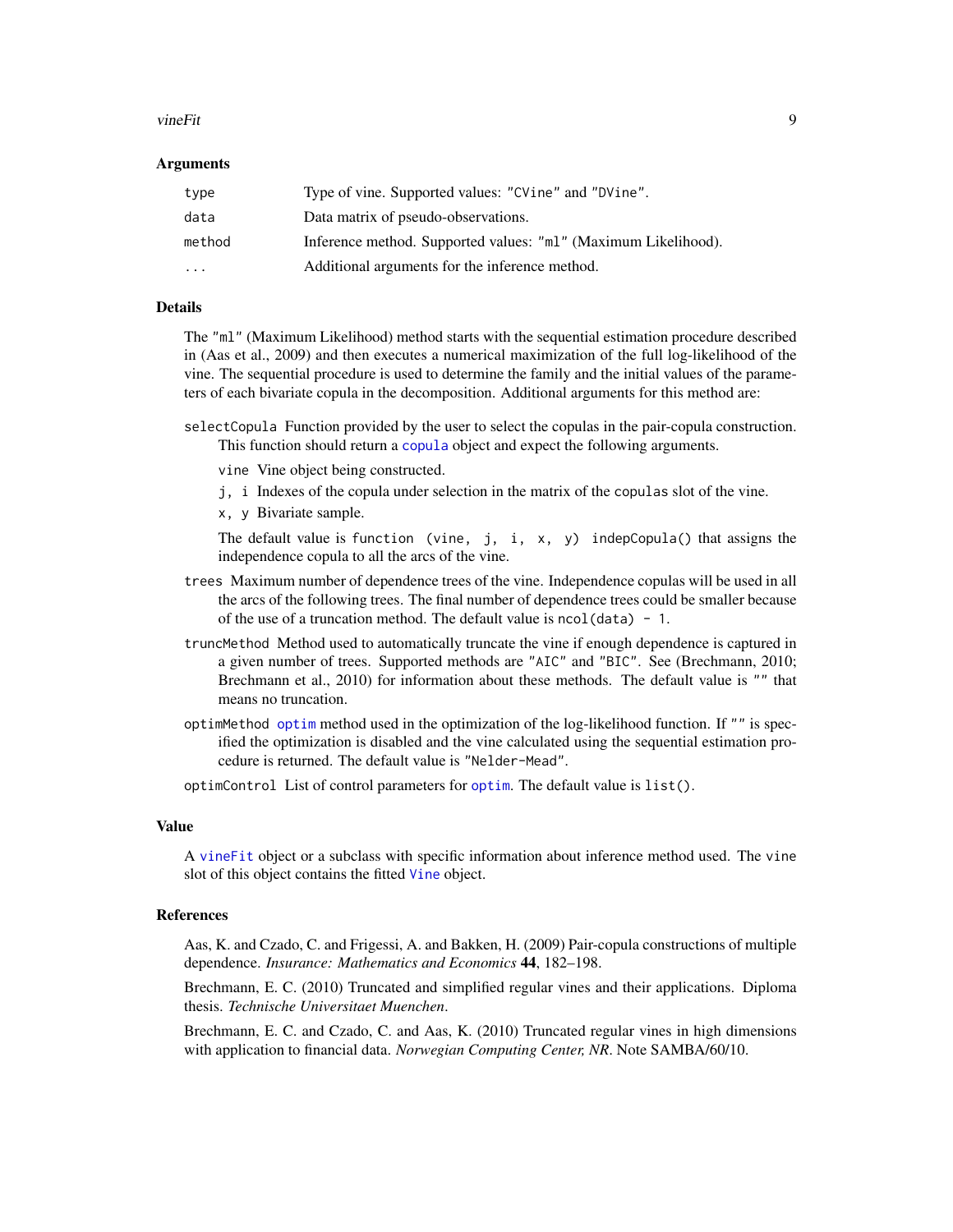#### See Also

[CVine](#page-4-1), [DVine](#page-4-1), [vineFit](#page-9-1), [vineFitML](#page-10-1).

### Examples

```
data \le matrix(runif(5 \neq 100), ncol = 5, nrow = 100)
colnames(data) <- c("A", "B", "C", "D", "E")
selectCopula <- function (vine, j, i, x, y) {
    data \leftarrow cbind(x, y)fit <- fitCopula(normalCopula(), data, method = "itau")
   fit@copula
}
fit <- vineFit("DVine", data, method = "ml",
               selectCopula = selectCopula,
               optimMethod = "")show(fit)
show(fit@vine)
```
<span id="page-9-1"></span>

vineFit-class *Class for the Results of Vine Inference*

#### Description

Base class of all classes providing information about vine inference. Objects of this class (or subclasses) are created by calling the [vineFit](#page-7-1) function.

#### **Slots**

vine: Object of class [Vine](#page-5-1). Fitted vine.

observations: Object of class numeric. Number of observations in the sample.

method: Object of class character. Inference method.

#### Methods

show signature(object = "vineFit"): Print the result of the vine inference.

#### See Also

[vineFit](#page-7-1), [vineFitML](#page-10-1).

<span id="page-9-0"></span>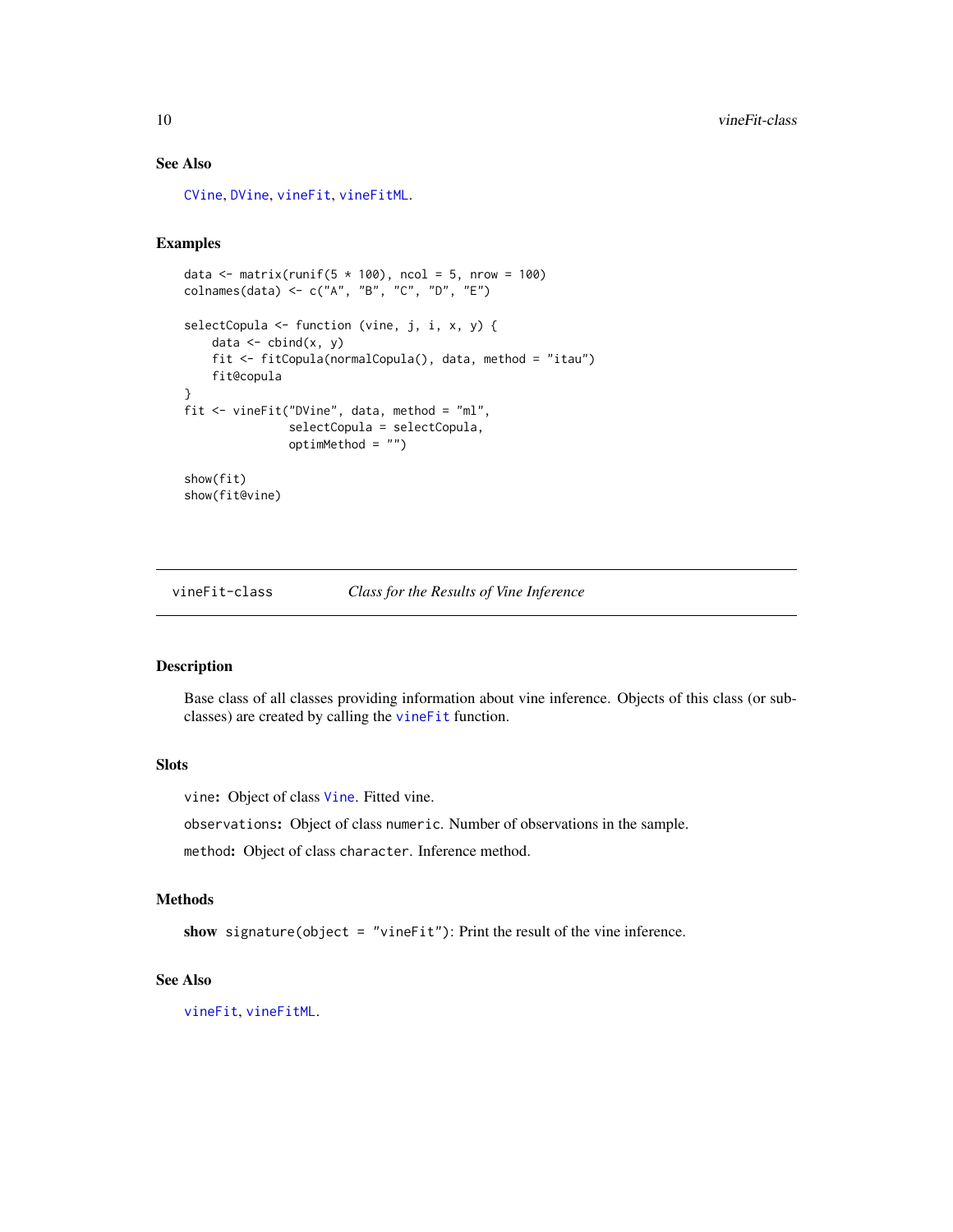<span id="page-10-1"></span><span id="page-10-0"></span>

#### Description

Extends the [vineFit](#page-9-1) class to include information about the Maximum Likelihood inference.

#### **Slots**

See [vineFit](#page-9-1) for information about inherited slots.

optimMethod: Object of class character. [optim](#page-0-0) method.

optimConv: Object of class numeric. [optim](#page-0-0) convergence code (0 indicates successful completion).

- startParams: Object of class numeric. Vector with the parameters of the copulas in the paircopula construction calculated using the sequential estimation procedure.
- finalParams: Object of class numeric. Vector with the parameters of the copulas in the paircopula construction after the maximization of the log-likelihood.

#### Methods

show signature(object = "vineFitML"): Print information about the fitted vine.

#### See Also

[vineFit](#page-9-1), [vineFit](#page-7-1), [vineParameters](#page-14-1).

<span id="page-10-2"></span>vineGoF *Vine Goodness-of-fit Tests*

#### Description

Goodness-of-fit tests to verify whether the dependence structure of a sample is appropriately modeled by vine model.

#### Usage

```
vineGoF(vine, data, method = "PIT", ...)
```
#### Arguments

| vine      | A Vine object.                                                                         |
|-----------|----------------------------------------------------------------------------------------|
| data      | Data matrix of pseudo-observations.                                                    |
| method    | Goodness-of-fit method. Supported values: "PIT" (Probability Integral Trans-<br>form). |
| $\ddotsc$ | Additional arguments for the goodness-of-fit method.                                   |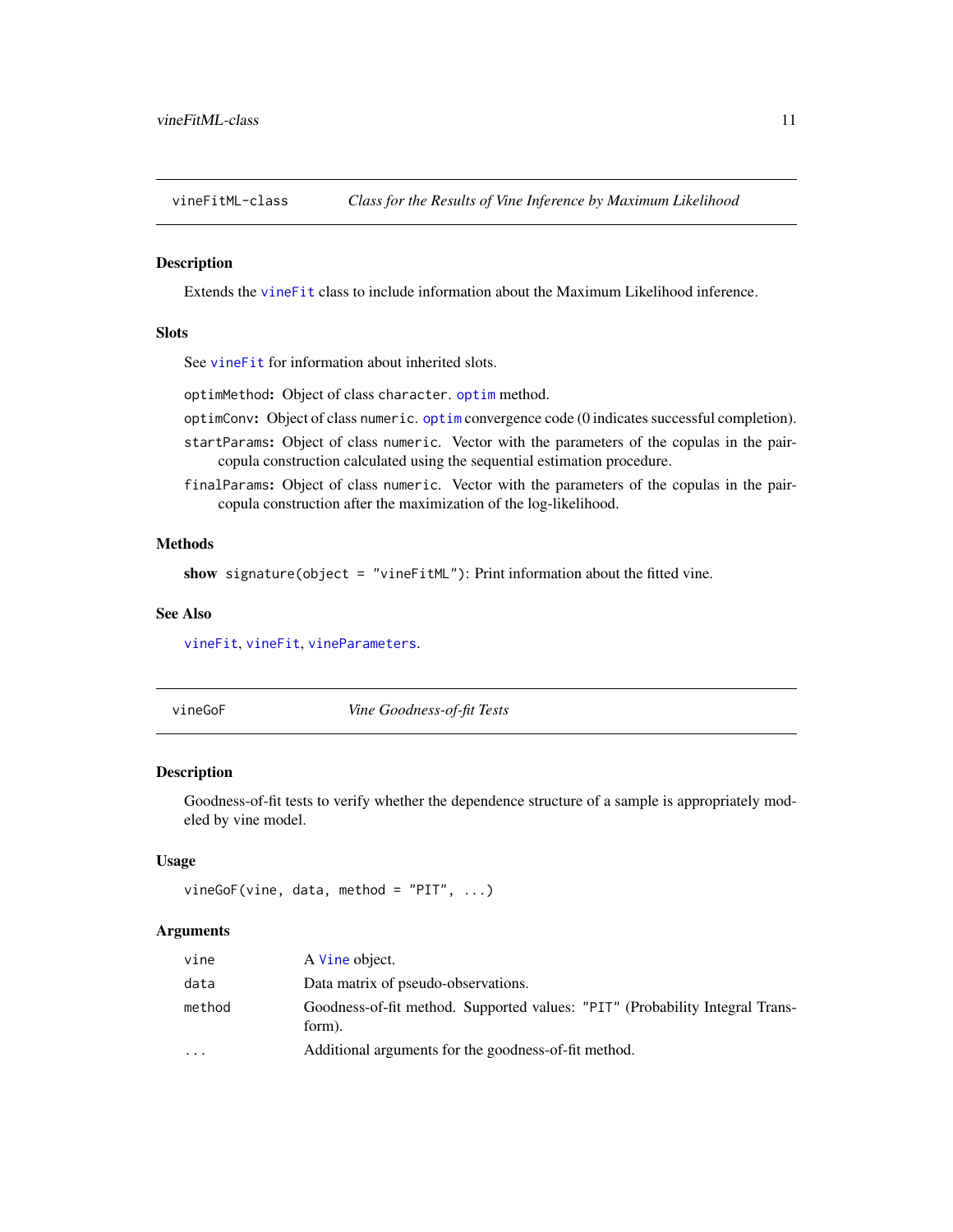#### <span id="page-11-0"></span>Details

The "PIT" (Probability Integral Transform) method uses the [vinePIT](#page-15-1) function to transform the data into variables which are independent and  $Uniform(0,1)$  and then use a hypothesis test to verify whether the resulting variables are independent and Uniform(0,1). The additional parameter statistic specifies the test to be applied for this purpose.

- statistic Statistic used to verify if the transformed variables are independent and Uniform(0,1). The default value is "Breymann" and supported methods are:
	- "Breymann" Test proposed in the Section 7.1 of (Aas et al., 2009). See (Breymann et al., 2003) for more information.

#### Value

A [vineGoF](#page-12-1) or a subclass with specific information about the goodness-of-fit method used. The statistic slot of this object contains the value of the statistic and pvalue the p-value.

#### References

Aas, K. and Czado, C. and Frigessi, A. and Bakken, H. (2009) Pair-copula constructions of multiple dependence. *Insurance: Mathematics and Economics* 44, 182–198.

Breymann, W. and Dias, A. and Embrechts, P. (2003) Dependence structures for multivariate highfrequency data in finance. *Quantitative Finance* 1, 1–14.

#### See Also

[vineGoF](#page-12-1), [vinePIT](#page-15-1).

#### Examples

```
copula <- normalCopula(c(-0.25, -0.21, 0.34, 0.51, -0.07, -0.18),
                       dispstr = "un", dim = 4)data <- rCopula(100, copula)
selectCopula <- function (vine, j, i, x, y) {
    data \leq cbind(x, y)
    fit <- fitCopula(normalCopula(), data, method = "itau")
    fit@copula
}
normalCVine <- vineFit("CVine", data, method = "ml",
                       selectCopula = selectCopula,
                       optimMethod = "")@vine
normalDVine <- vineFit("DVine", data, method = "ml",
                       selectCopula = selectCopula,
                       optimMethod = "")@vine
show(normalCVine)
show(normalDVine)
normalCVineGof <- vineGoF(normalCVine, data, method = "PIT",
                          statistic = "Breymann")
normalDVineGof <- vineGoF(normalDVine, data, method = "PIT",
```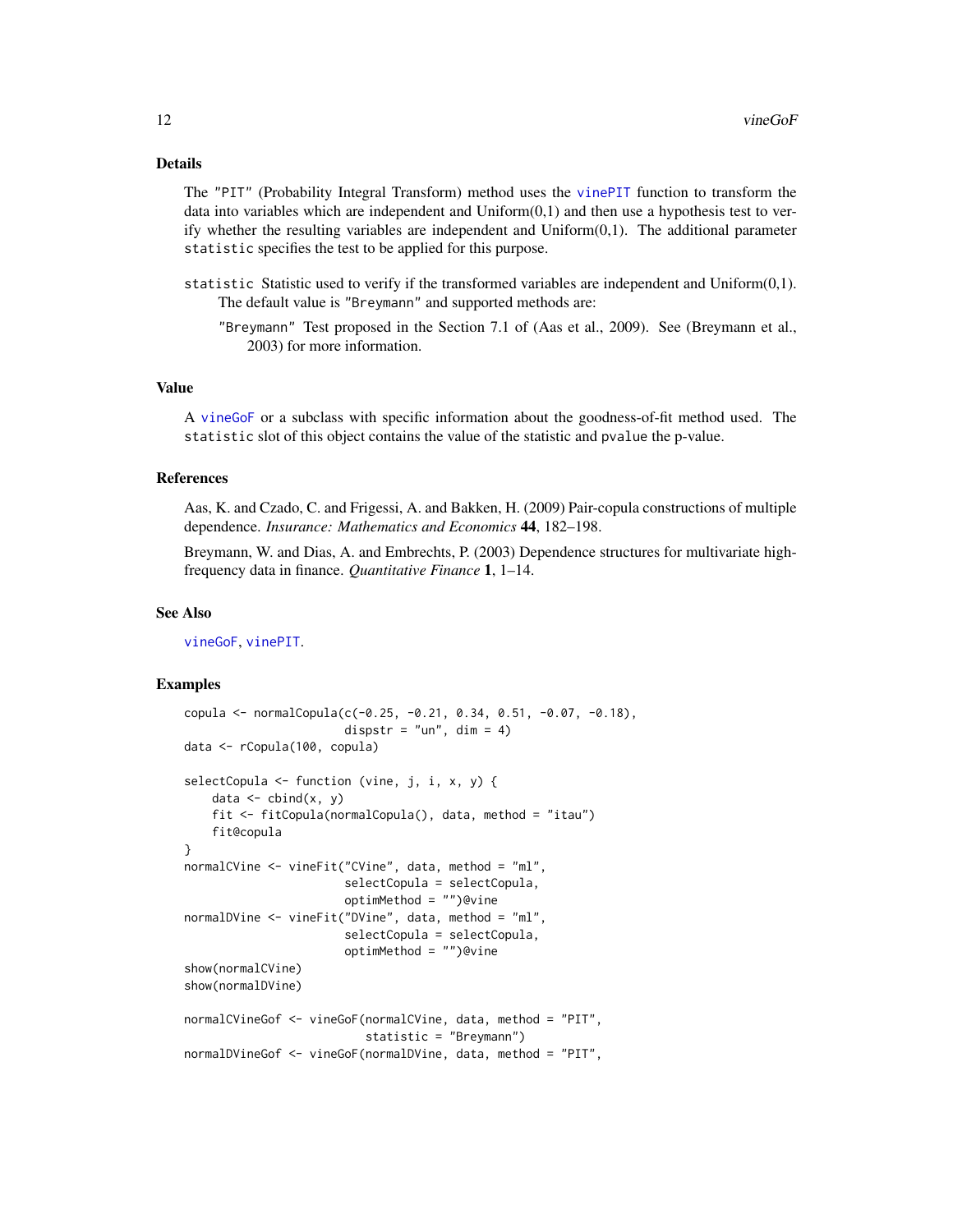```
statistic = "Breymann")
```
<span id="page-12-0"></span>show(normalCVineGof) show(normalDVineGof)

<span id="page-12-1"></span>vineGoF-class *Class for the Results of Vine Goodness-of-fit Tests*

#### Description

Base class of all classes containing information about vine goodness-of-fit tests. Objects of this class (or subclasses) are created by calling the [vineGoF](#page-10-2) function.

#### **Slots**

method: Object of class character. Goodness-of-fit method.

statistic: Object of class numeric. Value of the test statistic.

pvalue: Object of class numeric. P-value.

#### Methods

show signature(object = "vineGoF"): Print the result of the goodness-of-fit test.

#### See Also

[vineGoF](#page-10-2).

vineLogLik *Vine Log-likelihood Evaluation*

#### Description

Evaluate the log-likelihood of a [Vine](#page-5-1).

#### Usage

vineLogLik(vine, data)

#### Arguments

| vine | A Vine object.                      |
|------|-------------------------------------|
| data | Data matrix of pseudo-observations. |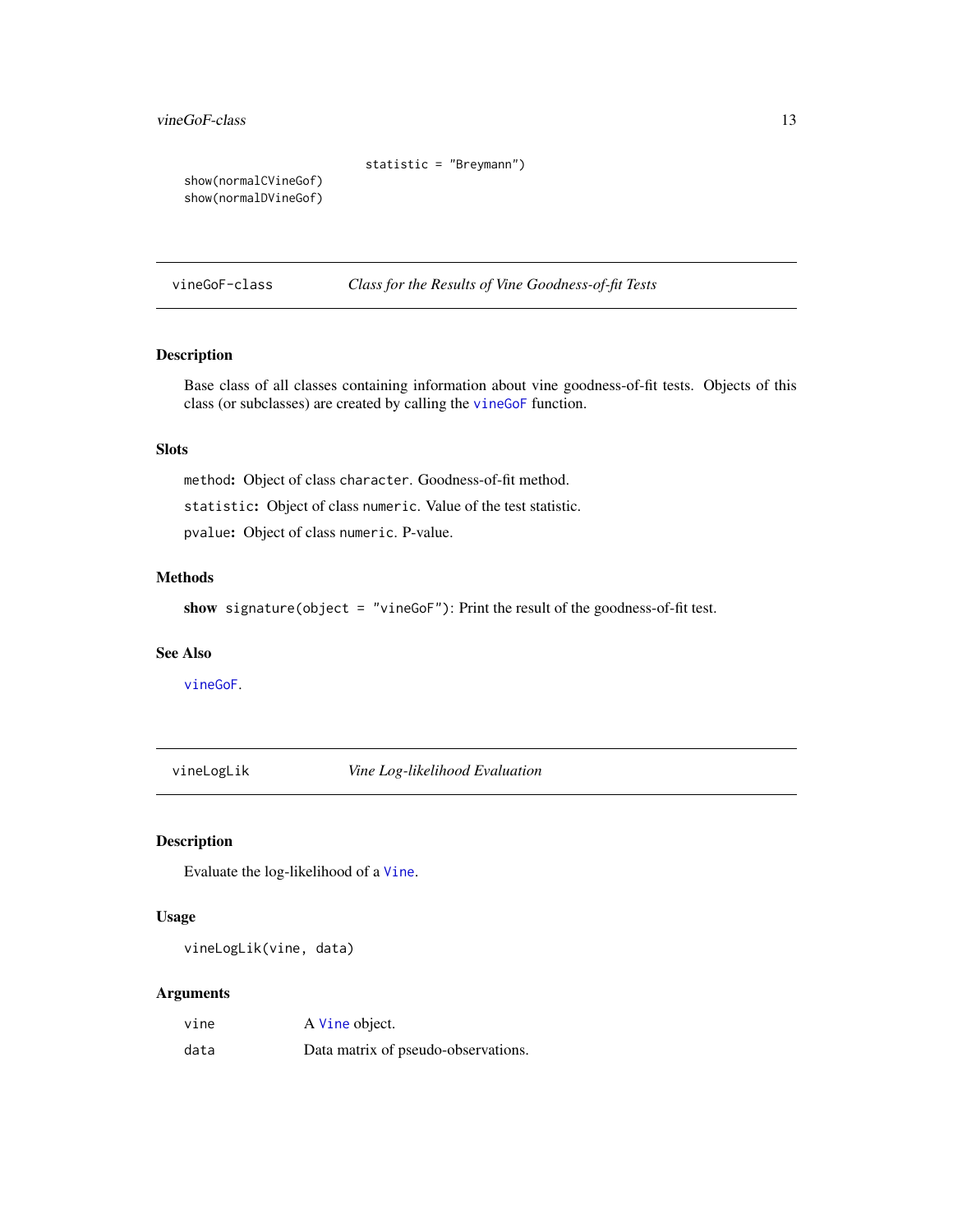#### Examples

```
dimension <- 3
copulas <- matrix(list(normalCopula(0.5),
                       claytonCopula(2.75),
                       NULL, NULL),
                  ncol = dimension - 1,
                  nrow = dimension - 1,
                  byrow = TRUE)
vine <- DVine(dimension = dimension, trees = 1,
              copulas = copulas)
data <- matrix(runif(dimension * 100),
               ncol = dimension, nrow = 100)
vineLogLik(vine, data)
```
vineOrder *Select an Order of the Variables*

#### Description

Select an order of the variables. The order of the variables determines the bivariate dependencies that will be explicit modeled in the first tree of the vine.

#### Usage

```
vineOrder(type, data, method = "greedy", ...)
```
#### Arguments

| type      | Type of vine. Supported values: "CVine" and "DVine".   |
|-----------|--------------------------------------------------------|
| data      | Data matrix of pseudo-observations.                    |
| method    | Ordering method. Supported values: "random", "greedy". |
| $\ddotsc$ | Additional arguments for the order method.             |

#### Details

In D-vines, the order of the variables determines the structure of all the trees of the vine. This is not the case for C-vines where the root node of each tree can be selected.

The "random" method returns a random permutation of the variables.

The "greedy" method returns an order of the variables that intends to capture as much dependence as possible in the first tree of the vine. The method finds the order of the variables that defines a tree that maximizes a given dependence measure used as edge weights. For C-vines, it is determined iteratively checking each variable as root node. For D-vines, it is equivalent to solve the traveling salesman problem (TSP), see (Brechmann, 2010) for details. The TSP is solved using the cheapest insertion algorithm implemented by the [solve\\_TSP](#page-0-0) function of the TSP package. The following are additional parameters for this method.

<span id="page-13-0"></span>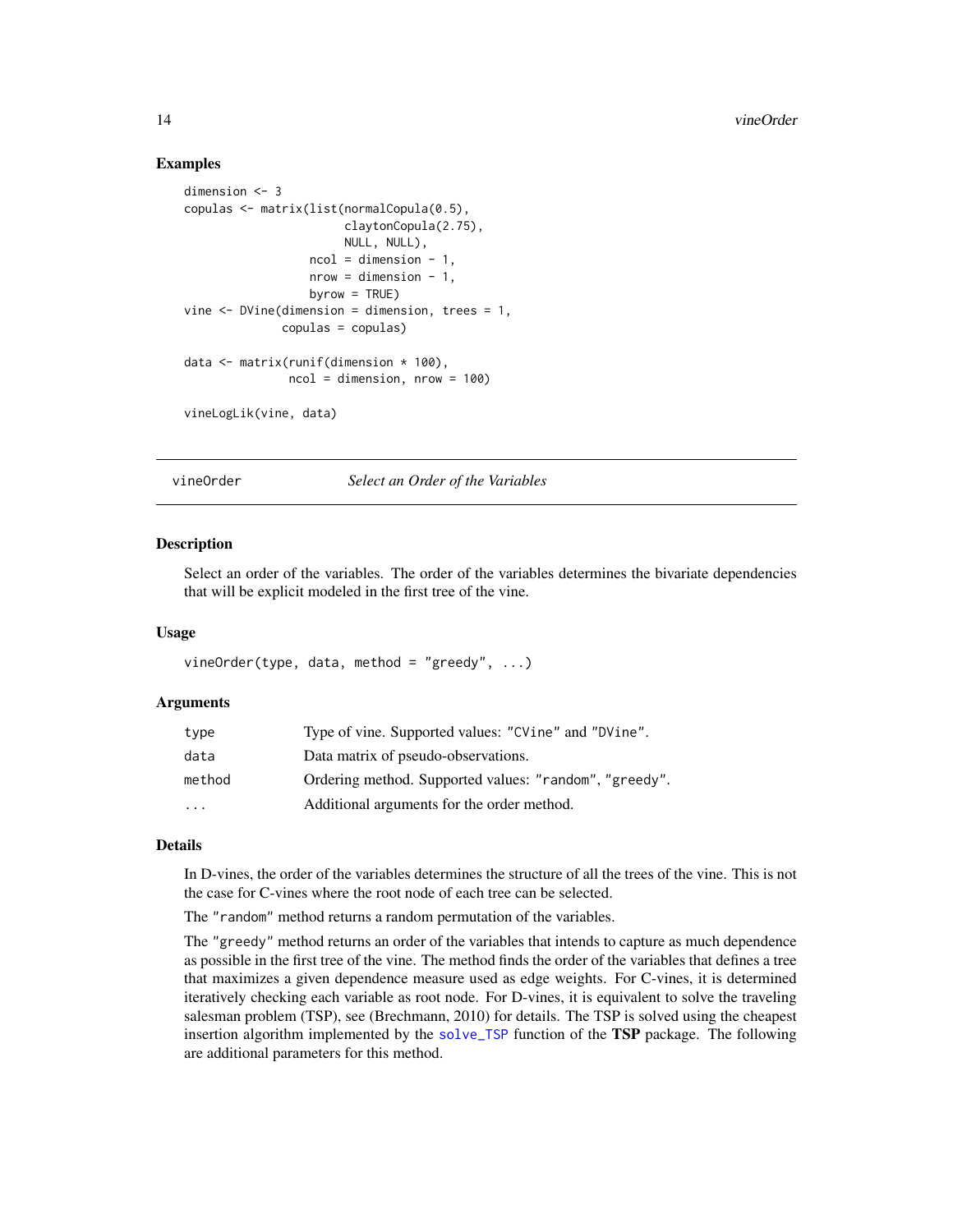<span id="page-14-0"></span>according Dependence measure. The default value is "kendall" and supported values are:

"kendall" Absolute value of Kendall's  $\tau$ .

"spearman" Absolute value of Spearman's  $\rho$ .

"pearson" Absolute value of Pearson's product moment correlation coefficient.

"df" Smaller degrees of freedom of a bivariate t copula.

#### Value

A vector with the ordered indexes of the variables. This vector should be used to reorder the variables of the data matrix.

#### References

Brechmann, E. C. (2010) Truncated and simplified regular vines and their applications. Diploma thesis. *Technische Universitaet Muenchen*.

#### Examples

```
data \leq matrix(runif(5 \neq 100), ncol = 5, nrow = 500)
vineOrder("CVine", data, method = "random")
vineOrder("DVine", data, method = "greedy",
          according = "spearman")
```
<span id="page-14-1"></span>vineParameters *Parameters of a Vine*

#### Description

Retrieve or set the parameters of a [Vine](#page-5-1).

#### Usage

```
vineParameters(vine)
vineParameters(vine) <- value
```
#### Arguments

| vine  | A Vine object.                                                                                                                                                     |
|-------|--------------------------------------------------------------------------------------------------------------------------------------------------------------------|
| value | Vector with the parameters of the copular in the pair-copula construction. This<br>vector is the result of the concatenation of the parameters slots of the copula |
|       | objects in the copular slot of the Vine object (by rows).                                                                                                          |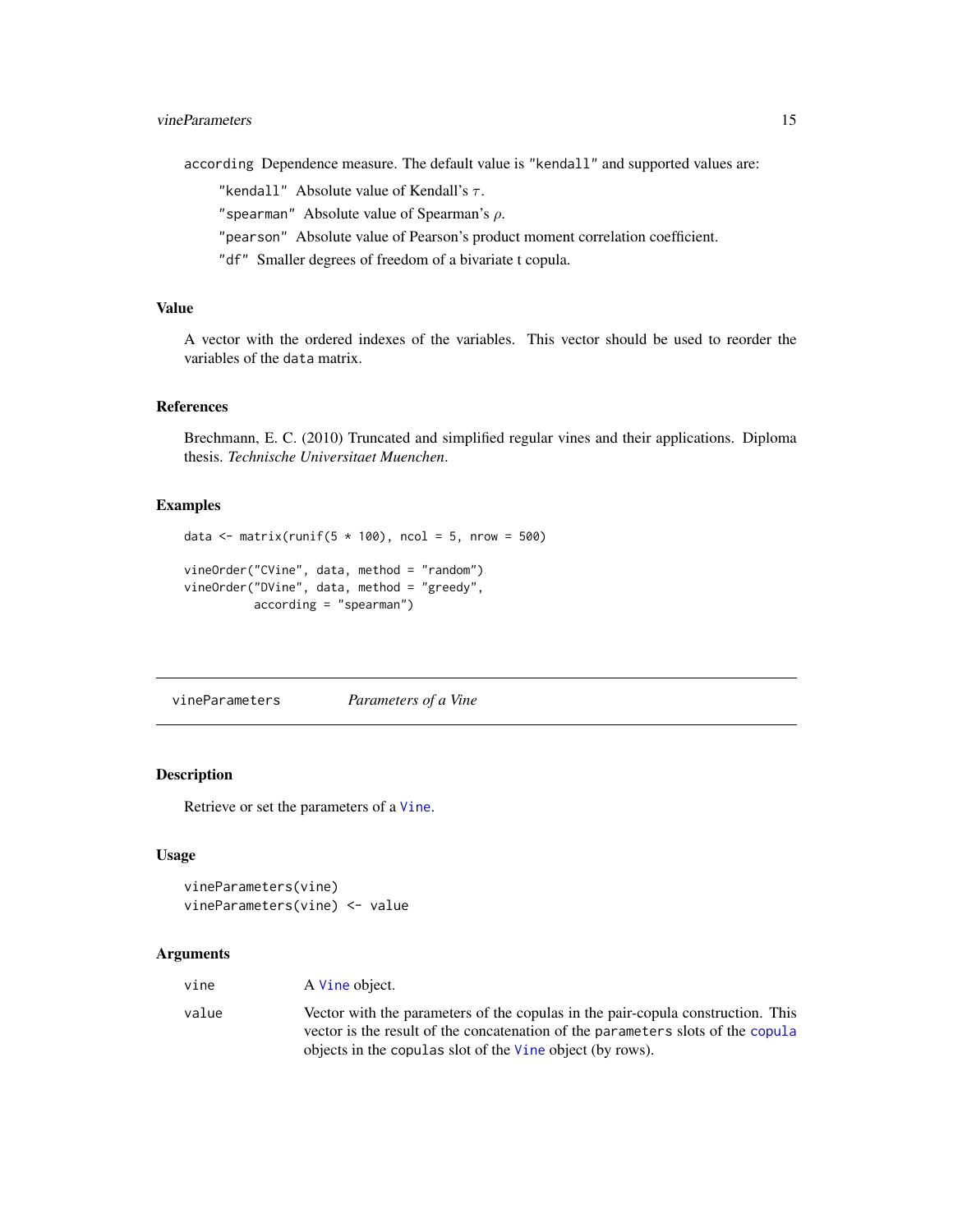#### Examples

```
dimension <- 5
copulas <- matrix(c(list(tCopula(-0.25, df = 2),
                         tCopula(-0.5, df = 4),
                         tCopula(0.25, df = 6),
                         tCopula(0.5, df = 8),
                    rep(list(NULL), 12)),
                  ncol = dimension - 1,
                  nrow = dimension - 1,
                  byrow = TRUE)
vine <- DVine(dimension = dimension, trees = 1,
              copulas = copulas)
dimnames(vine) <- c("A", "B", "C", "D", "E")
vineParameters(vine)
show(vine)
vineParameters(vine) <- c(-0.25, 3, -0.5, 5, 0.25, 7, 0.5, 9)
vineParameters(vine)
show(vine)
```
vinePIT-methods *Vine Probability Integral Transform Methods*

### <span id="page-15-1"></span>Description

Probability integral transform (PIT) of (Rosenblatt, 1952) for vine models. The PIT converts a set of dependent variables into a new set of variables which are independent and uniformly distributed in  $(0, 1)$  under the hypothesis that the data follows a given multivariate distribution.

#### Usage

vinePIT(vine, u)

#### Arguments

| vine | A Vine object.                                                                                                        |
|------|-----------------------------------------------------------------------------------------------------------------------|
|      | Vector with one component for each variable of the vine or a matrix with one<br>column for each variable of the vine. |

#### Value

A matrix with one column for each variable of the vine and one row for each observation.

<span id="page-15-0"></span>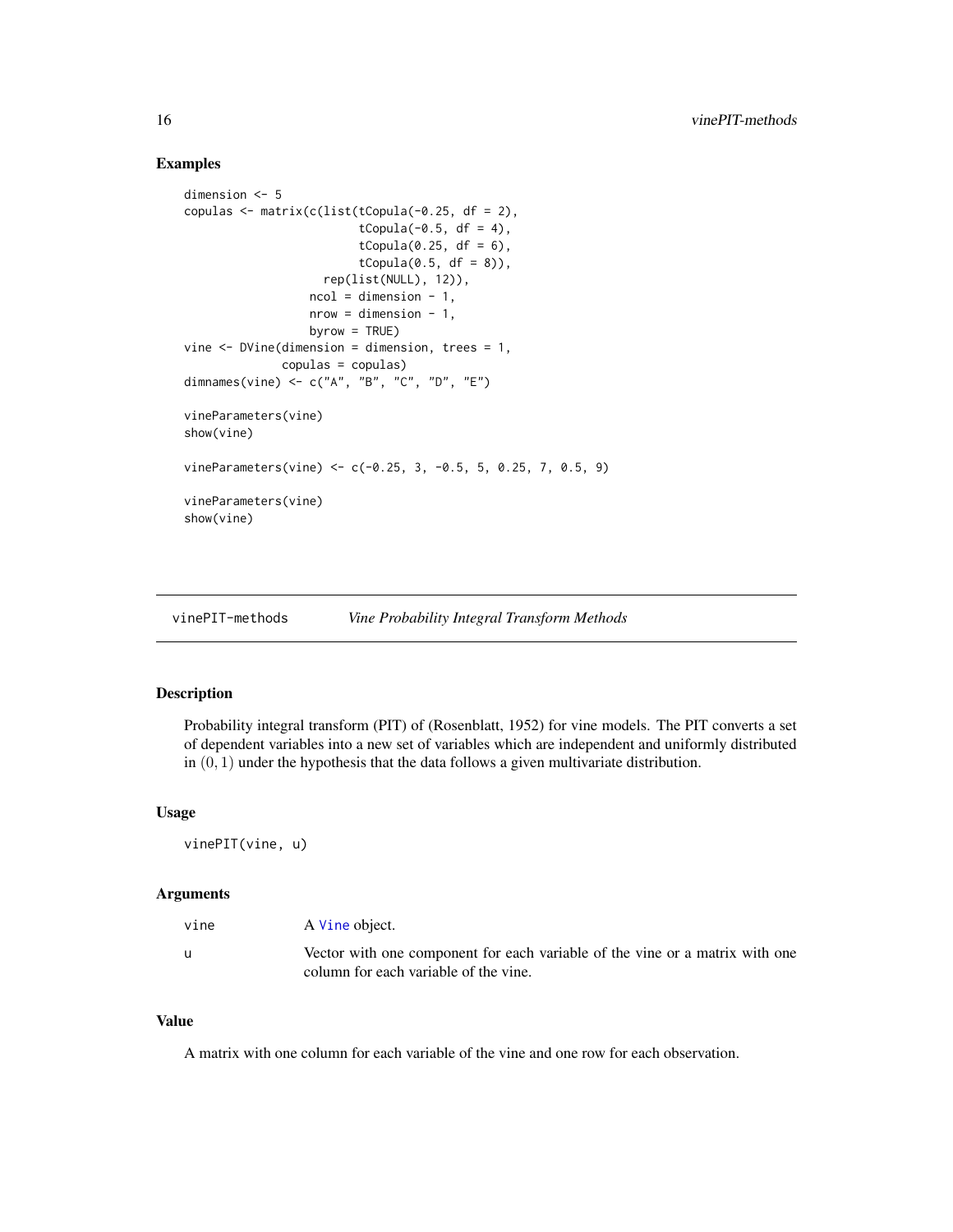#### <span id="page-16-0"></span>vinePIT-methods 17

#### Methods

signature(vine = "CVine") PIT algorithm for [CVine](#page-4-1) objects based on the Algorithm 5 of (Aas et al., 2009).

signature(vine = "DVine") PIT algorithm for [DVine](#page-4-1) objects based on the Algorithm 6 of (Aas et al., 2009).

#### References

Aas, K. and Czado, C. and Frigessi, A. and Bakken, H. (2009) Pair-copula constructions of multiple dependence. *Insurance: Mathematics and Economics* 44, 182–198.

Rosenblatt, M. (1952) Remarks on multivariate transformation. *Annals of Mathematical Statistics* 23, 1052–1057.

#### See Also

[vinePIT](#page-15-1).

#### Examples

```
dimension <- 3
copulas <- matrix(list(normalCopula(0.5),
                       claytonCopula(2.75),
                       NULL, NULL),
                  ncol = dimension - 1,
                  nrow = dimension - 1,
                  byrow = TRUE)
vine \leq CVine(dimension = dimension, trees = 1,
              copulas = copulas)
data <- matrix(runif(dimension * 100),
               ncol = dimension, nrow = 100)
```
vinePIT(vine, data)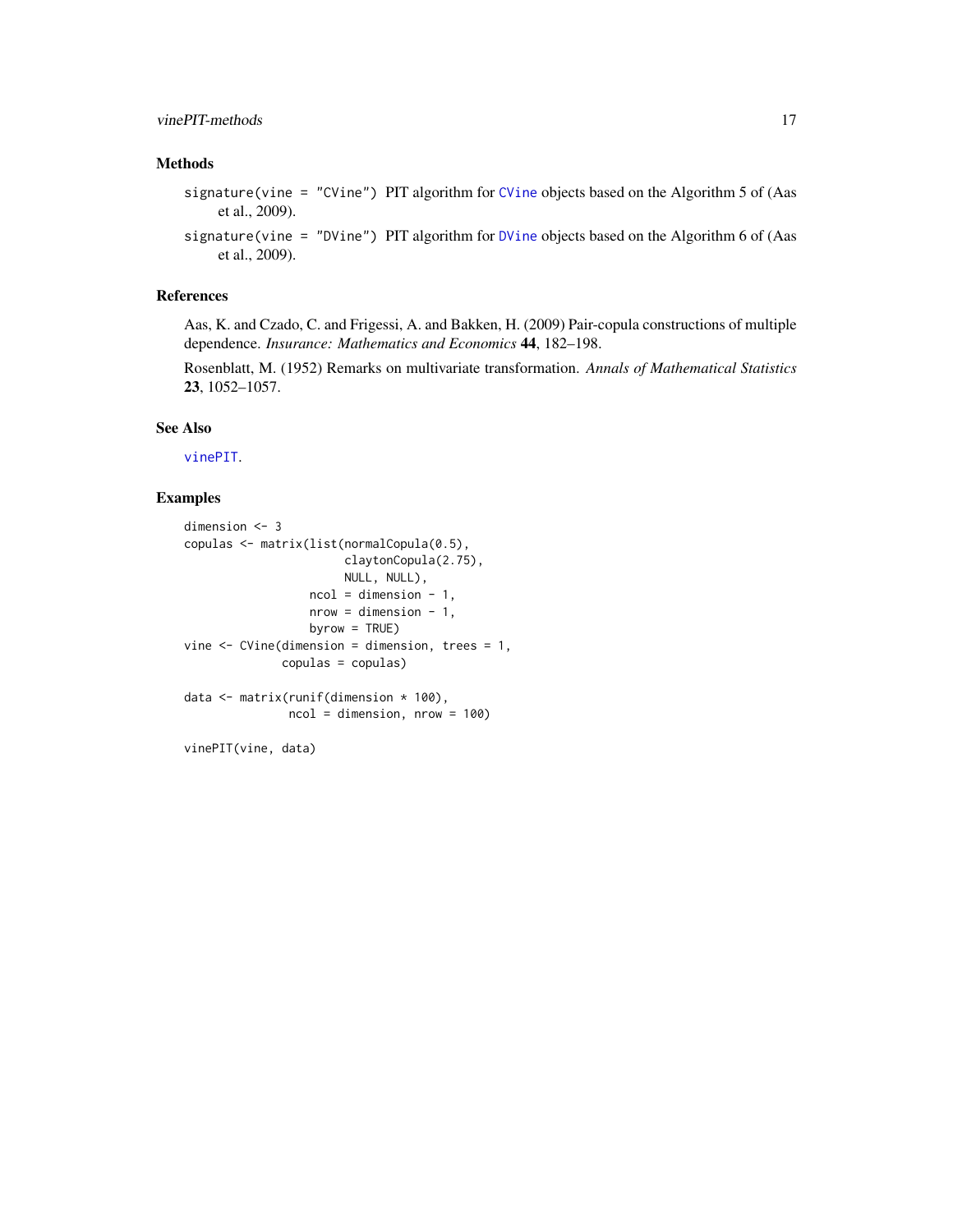# <span id="page-17-0"></span>**Index**

∗Topic classes RVine-classes, [5](#page-4-0) Vine-class, [6](#page-5-0) vineFit-class, [10](#page-9-0) vineFitML-class, [11](#page-10-0) vineGoF-class, [13](#page-12-0) ∗Topic distribution Vine-distribution, [7](#page-6-0) ∗Topic htest vineGoF-class, [13](#page-12-0) ∗Topic methods h-methods, [2](#page-1-0) hinverse-methods, [4](#page-3-0) Vine-distribution, [7](#page-6-0) vinePIT-methods, [16](#page-15-0) ∗Topic models RVine-classes, [5](#page-4-0) Vine-class, [6](#page-5-0) vineFit-class, [10](#page-9-0) vineFitML-class, [11](#page-10-0) vineGoF-class, [13](#page-12-0) ∗Topic multivariate RVine-classes, [5](#page-4-0) Vine-class, [6](#page-5-0) Vine-distribution, [7](#page-6-0) vineFit-class, [10](#page-9-0) vineFitML-class, [11](#page-10-0) vineGoF-class, [13](#page-12-0)

copula, *[2](#page-1-0)*, *[4](#page-3-0)*, *[6](#page-5-0)*, *[9](#page-8-0)*, *[15](#page-14-0)* cubature, *[7](#page-6-0)* CVine, *[6,](#page-5-0) [7](#page-6-0)*, *[10](#page-9-0)*, *[17](#page-16-0)* CVine *(*Vine*)*, [5](#page-4-0) CVine-class *(*RVine-classes*)*, [5](#page-4-0)

dimnames,Vine-method *(*Vine-class*)*, [6](#page-5-0) dimnames<-,Vine,ANY-method *(*Vine-class*)*, [6](#page-5-0) dimnames<-,Vine-method *(*Vine-class*)*, [6](#page-5-0) DVine, *[6,](#page-5-0) [7](#page-6-0)*, *[10](#page-9-0)*, *[17](#page-16-0)*

DVine *(*Vine*)*, [5](#page-4-0) dvine *(*Vine-distribution*)*, [7](#page-6-0) dvine,CVine-method *(*Vine-distribution*)*, [7](#page-6-0) dvine,DVine-method *(*Vine-distribution*)*, [7](#page-6-0) DVine-class *(*RVine-classes*)*, [5](#page-4-0) dvine-methods *(*Vine-distribution*)*, [7](#page-6-0) h *(*h-methods*)*, [2](#page-1-0) h,claytonCopula-method *(*h-methods*)*, [2](#page-1-0) h,copula-method *(*h-methods*)*, [2](#page-1-0) h,fgmCopula-method *(*h-methods*)*, [2](#page-1-0) h,frankCopula-method *(*h-methods*)*, [2](#page-1-0) h,galambosCopula-method *(*h-methods*)*, [2](#page-1-0) h,gumbelCopula-method *(*h-methods*)*, [2](#page-1-0) h,indepCopula-method *(*h-methods*)*, [2](#page-1-0) h,normalCopula-method *(*h-methods*)*, [2](#page-1-0) h,tCopula-method *(*h-methods*)*, [2](#page-1-0) h-methods, [2](#page-1-0) hinverse *(*hinverse-methods*)*, [4](#page-3-0) hinverse,claytonCopula-method *(*hinverse-methods*)*, [4](#page-3-0)

numericDeriv, *[2](#page-1-0)*

hinverse-methods, [4](#page-3-0)

hinverse,copula-method

hinverse,frankCopula-method

hinverse,indepCopula-method

hinverse,normalCopula-method

hinverse,tCopula-method

*(*hinverse-methods*)*, [4](#page-3-0)

*(*hinverse-methods*)*, [4](#page-3-0)

*(*hinverse-methods*)*, [4](#page-3-0)

*(*hinverse-methods*)*, [4](#page-3-0)

*(*hinverse-methods*)*, [4](#page-3-0)

optim, *[9](#page-8-0)*, *[11](#page-10-0)*

pvine *(*Vine-distribution*)*, [7](#page-6-0)